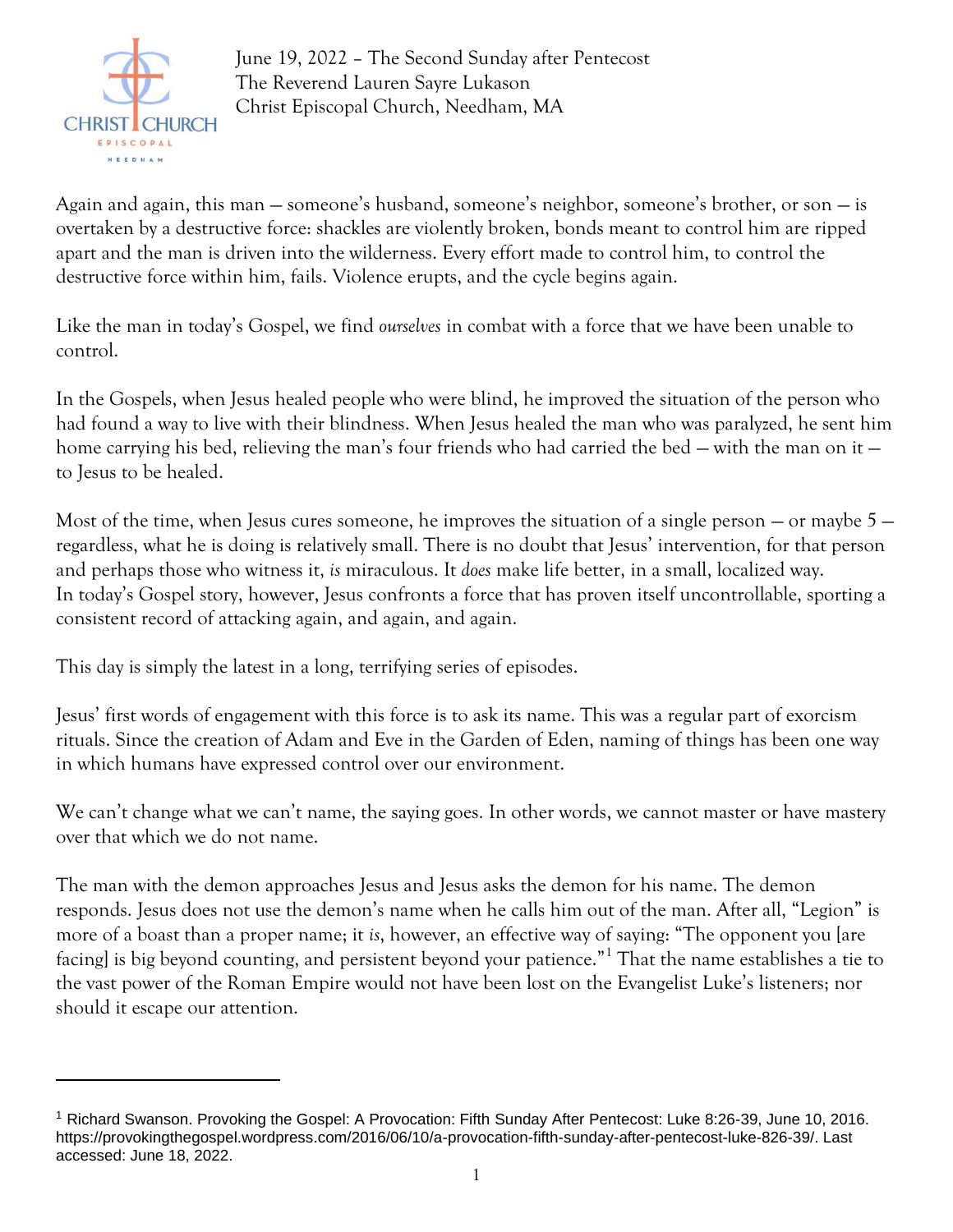

June 19, 2022 – The Second Sunday after Pentecost The Reverend Lauren Sayre Lukason Christ Episcopal Church, Needham, MA

The power of Empire is often keen to be sure those who deign to rise up against it have been reminded that it is a *force of nature*.

*And when it comes to nature, there is no recourse; there is no taming it or changing its path.*

Except, of course, that we have endless examples of the ways in which nature has been harnessed, shifted, and even controlled.

Empire is not a force of nature. Empire is a force of humanity run amok.

Empire. White Supremacy. Immoral Capitalism. Toxic Gender Norms. Heteronormativity.

These are not forces of nature, but forces of humanity. Systems built by humanity in an attempt to control humanity.

Systems built by those feeling the need to be God, who have forgotten that only God is God.

Systems that bring about a brokenness in our world that lead to the belief that the best solution to a bad guy with a gun is a good guy with a gun. The belief that "there is no problem so severe that it wouldn't improve if we could just shoot someone."<sup>2</sup>

In the Episcopal Church June marks the beginning of what is known as the "the great green growing season", Ordinary Time, The Season after Pentecost, when paraments — the seasonally colored hangings in the church as well as vestments worn by liturgical leaders — are changed from the blue, purple, white, and gold, to green. Our lectionary transitions from Scripture that tells us The Story of Jesus to selections that center on The Story of The People of God.

It is the month during which we commemorate the anniversary of the Stonewall Uprising of 1969. It is the month in which we celebrate the day on which news of their emancipation reached enslaved African Americans in Texas in 1865.

It is also a month during which we celebrate the recognition of the image of God manifest in them even if in a too small and incomplete way — and we are called to reflect on the work that has yet to be done.

None of us can be free of the caustic, life-threatening power and ways of Empire until we are *all* free of it — in our thoughts, in our actions, and in our policies.

<sup>2</sup> Richard Slotkin. *Gunfighter Nation: The Myth of the Frontier in Twentieth Century America*, as quoted in Richard Swanson.